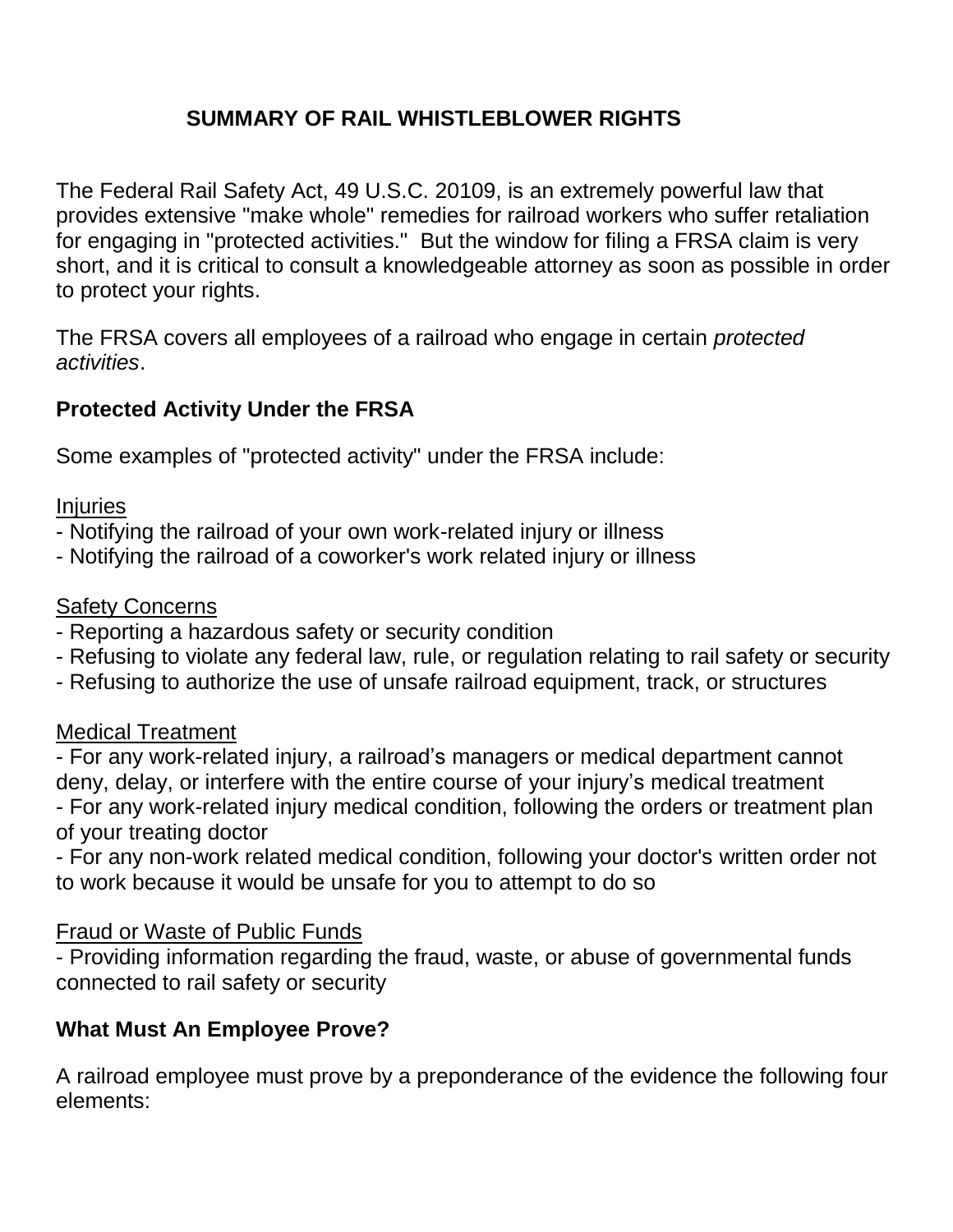(1) that he or she engaged in a *protected activity* under the FRSA (e.g., reported an injury or safety hazard, or followed a treating doctor's orders not to work);

(2) that the railroad was aware the employee engaged in the protected activity;

(3) that the railroad subjected the employee to some form of adverse action (e.g., discipline or discriminatory treatment); and

(4) that the employee's protected activity was a "contributing factor" to the adverse action.

# **What is a Contributing Factor?**

A *contributing factor* is a factor which, alone or in connection with other factors, affected in any way the railroad's adverse action. A protected activity was a contributing factor if the railroad's adverse action was based "in whole or in part" on the protected activity--that is, if the protected activity affected the railroad's action to any extent.

Proof of causation for "contributing factor" is not a demanding standard. The employee need not prove that his or her protected activity was the only or the most significant reason for the unfavorable personnel action. Indeed, the employee's burden will be met even if the railroad also had a legitimate business reason for the unfavorable employment action against the employee. Unlike other discrimination statues, under the FRSA all an employee need show is that the protected activity, either alone or in combination with other factors, affected in any way the railroad's adverse action.

This means a railroad employee does not have to prove the existence of a retaliatory motive on the part of the manager or supervisor who took the adverse action. And it means a railroad manager can have a valid reason for taking disciplinary action against an employee and still be in violation of the FRSA, as long as the employee shows that another reason was his or her protected activity (such as reporting an injury, raising a safety concern, or following a treating doctor's orders).

# **Railroad Defense**

Once an employee establishes that his or her protected activity was a contributing factor in the adverse action, a railroad can escape liability only if it proves by "clear and convincing evidence" it would have taken the same action in the absence of the protected activity.

"Clear and convincing" is a much higher standard of proof than a mere preponderance of the evidence. It requires the railroad to prove to a reasonable certainty that it would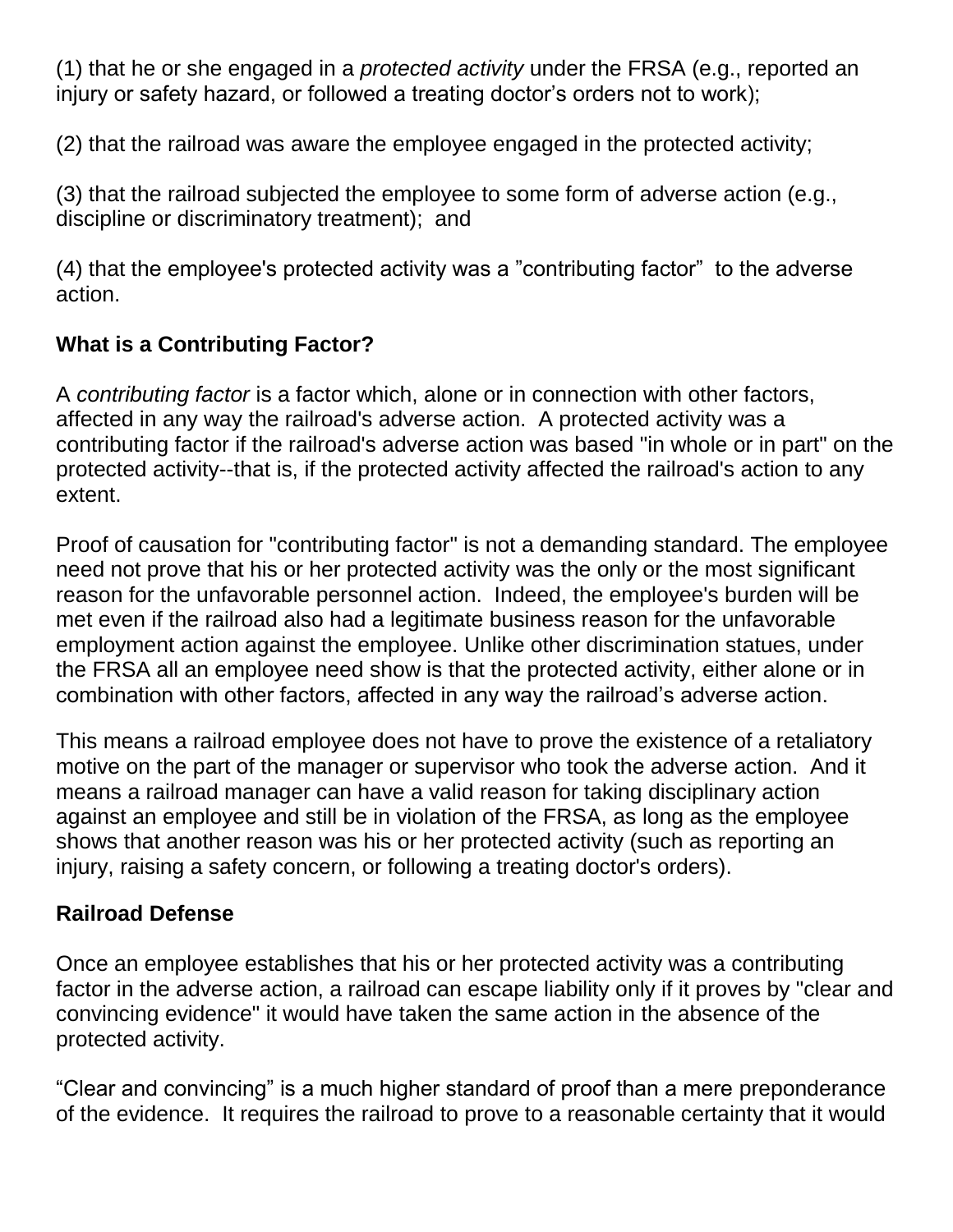have taken the exact same adverse action against the employee even if the employee had not engaged in the protected activity.

## **Make Whole Remedies**

The FRSA is a "make whole remedy" law that gives workers the power to force the railroad:

- To avoid and expunge your discipline
- To reinstate you with all seniority and benefits unimpaired
- To pay you back wages with interest
- To pay for all your economic losses
- To pay unlimited emotional distress damages
- To pay punitive damages up to \$250,000
- To pay your attorney's fees and costs

### **How Does the Process Work?**

After the Complaint is filed, OSHA's Office of Whistleblower Protection assigns an investigator to the file who conducts an investigation by: obtaining a written response from the railroad; interviewing the complainant, co-workers, managers, and any other relevant witnesses; and collecting all relevant documentation. OSHA then issues a written Finding explaining whether or not a violation occurred. If OSHA finds a violation occurred, OSHA orders all remedies necessary to make the employee whole.

After OSHA issues a Finding, if either the railroad or the employee objects within 30 days, the case proceeds to a *de novo* evidentiary hearing before a federal administrative law judge (ALJ). Any appeal from a decision of an ALJ goes to the federal Administrative Review Board (ARB) in Washington, D.C.

However, if OSHA has not issued a final decision within 210 days (and a decision is not final if it is still pending before OSHA, an ALJ, or the ARB), the FRSA allows the employee the option of filing his or her FRSA complaint in federal district court for a jury trial on all the issues, including the amount of punitive damages.

Any appeal from a district court jury verdict or ARB decision is to a United States Circuit Court of Appeals, and then to the United States Supreme Court only if a petition for certiorari is granted.

# **Beware of the Short 180 Day Window to File**

The window for filing a FRSA complaint with OSHA's Whistleblower Protection Directorate is only 180 days. That means railroad workers must file a FRSA complaint within 180 days following the date the worker knew or should have known the railroad decided to take an adverse action against them.